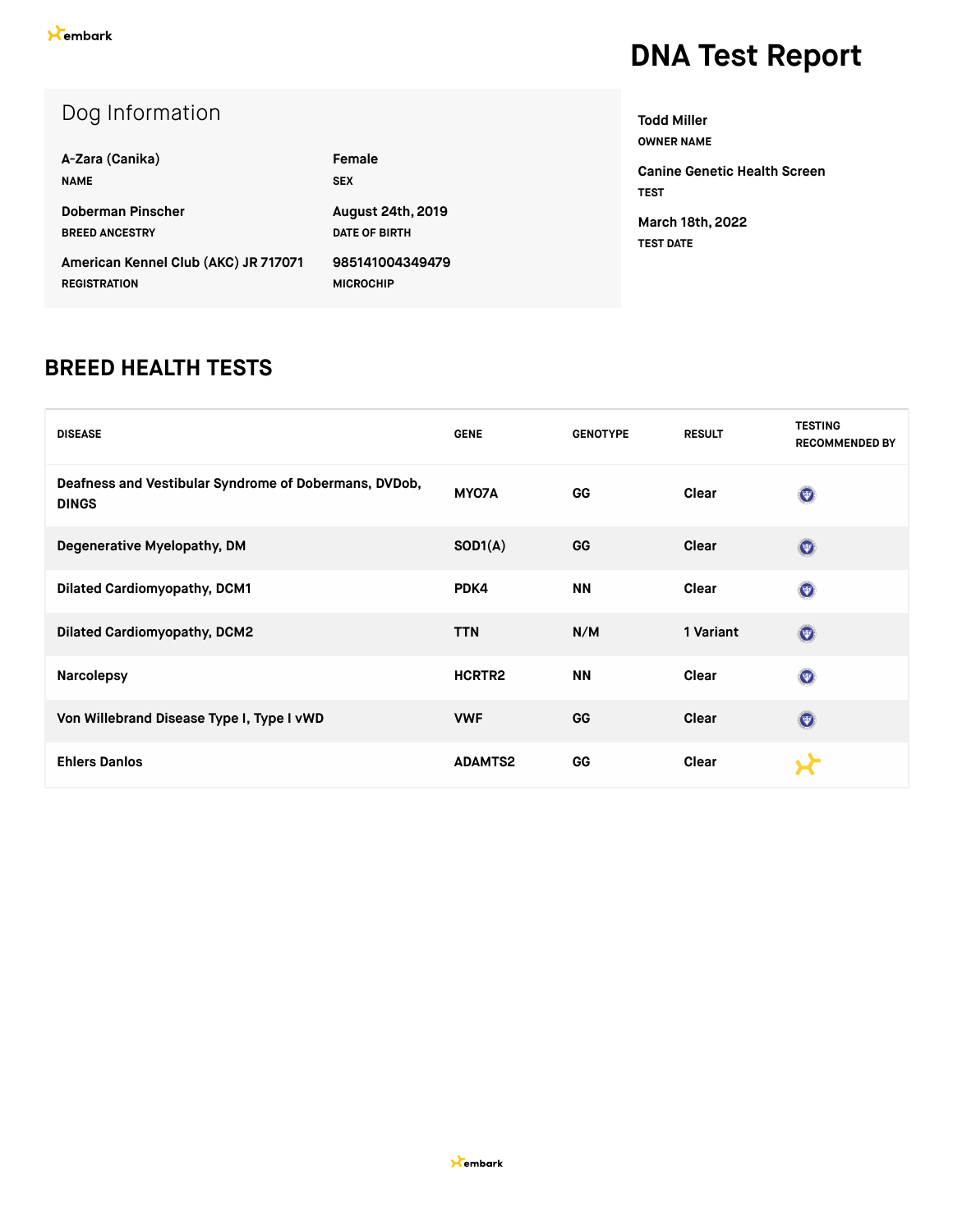Dog Information

**A-Zara (Canika) NAME**

#### **INBREEDING AND DIVERSITY**

| <b>Genetic Diversity</b>         | <b>RESULT</b> | <b>GENETIC</b><br><b>RESULT</b> |
|----------------------------------|---------------|---------------------------------|
| <b>Coefficient Of Inbreeding</b> |               | 47%                             |
| <b>MHC Class II - DLA DRB1</b>   |               | No<br><b>Diversity</b>          |
| MHC Class II - DLA DQA1 and DQB1 |               | No<br><b>Diversity</b>          |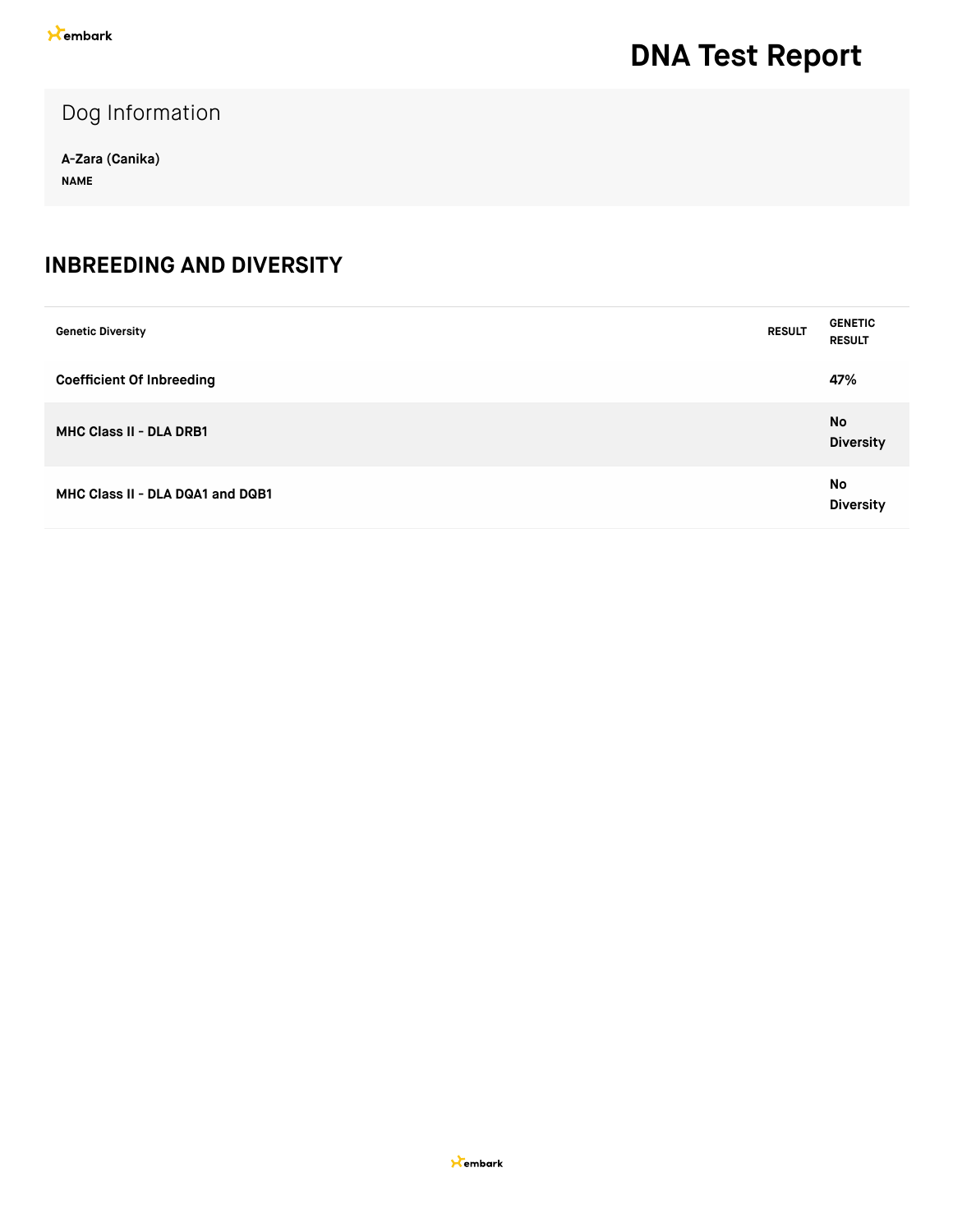#### Dog Information

**A-Zara (Canika) NAME**

### **TRAIT TESTS (1/2)**

| <b>Coat Color</b>             | <b>RESULT</b>                                            | <b>GENETIC</b><br><b>RESULT</b>     |
|-------------------------------|----------------------------------------------------------|-------------------------------------|
| E Locus (MC1R)                | Can have a melanistic mask                               | $E^mE$                              |
| K Locus (CBD103)              | More likely to have a patterned haircoat                 | $k^y k^y$                           |
| <b>Intensity Loci LINKAGE</b> | Any light hair likely yellow or tan                      | Intermediate<br>Red<br>Pigmentation |
| A Locus (ASIP)                | Black/Brown and tan coat color pattern                   | $a^{t}a^{t}$                        |
| D Locus (MLPH)                | Dark areas of hair and skin are not lightened            | Dd                                  |
| Cocoa (HPS3)                  | No co alleles, not expressed                             | <b>NN</b>                           |
| <b>B Locus (TYRP1)</b>        | Black or gray hair and skin                              | <b>Bb</b>                           |
| Saddle Tan (RALY)             | Likely saddle tan patterned                              | <b>NN</b>                           |
| S Locus (MITF)                | Likely to have little to no white in coat                | SS                                  |
| M Locus (PMEL)                | No merle alleles                                         | mm                                  |
| R Locus (USH2A) LINKAGE       | Likely no impact on coat pattern                         | rr                                  |
| H Locus (Harlequin)           | No harlequin alleles                                     | hh                                  |
|                               |                                                          |                                     |
| <b>Other Coat Traits</b>      | <b>RESULT</b>                                            | <b>GENETIC</b><br><b>RESULT</b>     |
| Furnishings (RSPO2) LINKAGE   | Likely unfurnished (no mustache, beard, and/or eyebrows) | Ш                                   |
| Coat Length (FGF5)            | Likely short or mid-length coat                          | GG                                  |
| Shedding (MC5R)               | Likely light to moderate shedding                        | <b>TT</b>                           |
| Hairlessness (FOXI3) LINKAGE  | Very unlikely to be hairless                             | <b>NN</b>                           |
| Hairlessness (SGK3)           | Very unlikely to be hairless                             | <b>NN</b>                           |